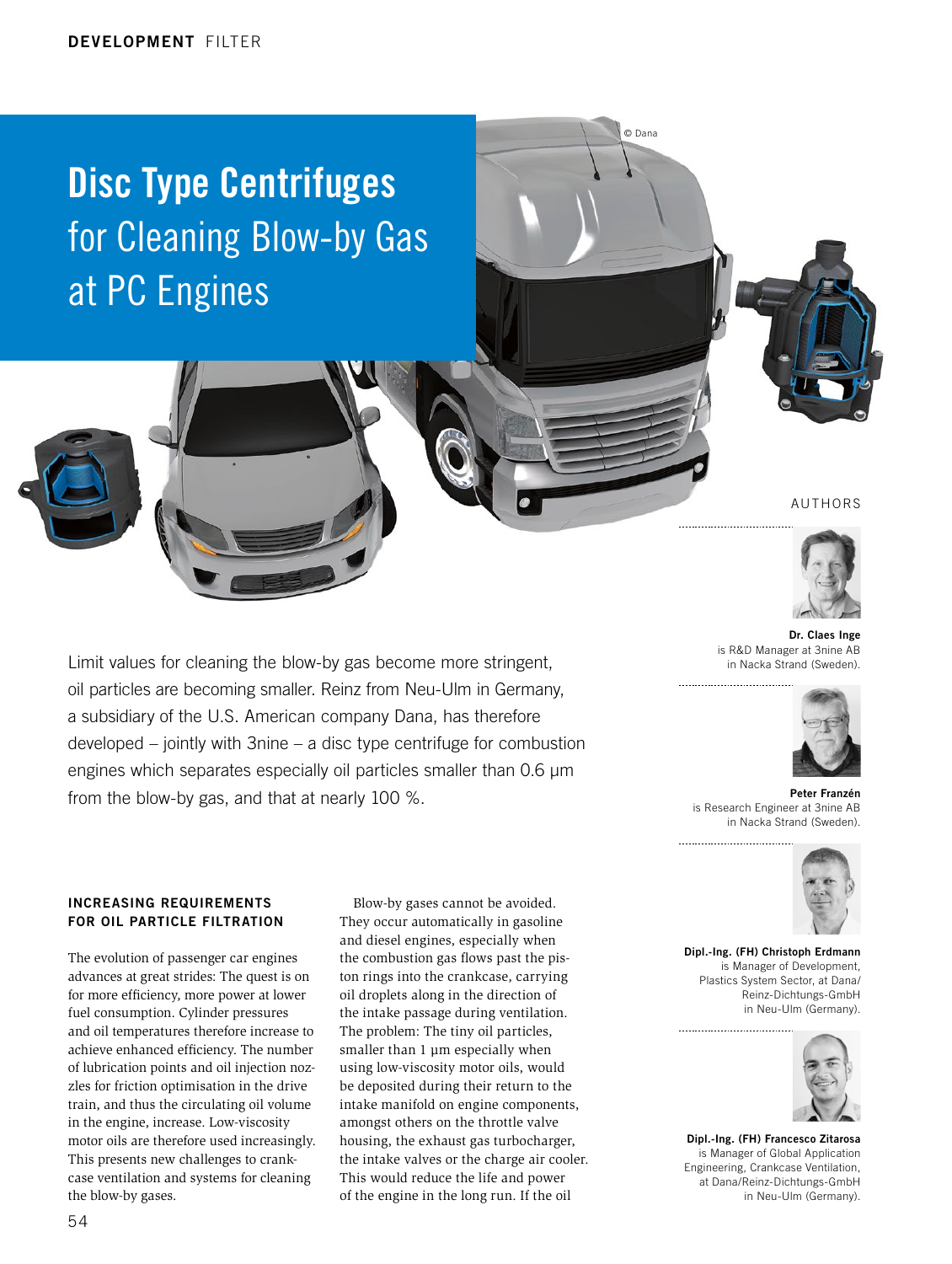

FIGURE 1 Dana disc type centrifuge for truck applications (left) and for passenger car applications (right) (© Dana)

droplets enter the combustion chamber and ignite there too early, knocking effects are produced in addition to uncontrolled combustion.

Removing the fine oil particles from the blow-by gas before it is returned to the combustion air is therefore more important than ever in the framework of crankcase ventilation. Target values are specified, at this, by the OEMs. If the tolerated maximum was around 5.0 g/h roughly ten years ago, up to 0.25 g/h oil discharge and less is sometimes requested today.

#### PASSIVE SEPARATING SYSTEMS REACH PHYSICAL LIMITS

Even adaptive passive oil mist separating systems, used in passenger car engines and working according to the impact or inertia principle – and usually more cost-efficient – often achieve only relatively small separation rates, especially with small particles. These systems only work efficiently when the differential pressure between intake passage of the engine and cylinder crankcase, as well as the flow rate of the blow-by gas, are accordingly high: the greater the acceleration and deflection, the finer the separable oil particles. The constant de-throttling of the intake tract reduces the differential pressure as energy source for passive oil mist separators. The systems reach more and

more their physical limits when used in advanced combustion engines. Passive systems are hardly able to remove oil particles from the oil mist that are smaller than 0.6 µm. However, this is required on the background of engine development and changing legislation.

#### DOWNSIZING OF ACTIVE DISC TYPE CENTRIFUGES FROM TRUCK APPLICATIONS

Employing blowers or steam ejectors to increase the effectiveness of passive systems, is one solution. Another currently very promising approach are so-called disc type centrifuges that have been used in trucks already for some time and which have meanwhile entered the application field in passenger car engines as well, FIGURE 1. These are oil mist separating systems, attached to the engine or integrated into components such as oil pan or cylinder-head cover, and integrated in the circulation of crankcase ventilation. Their use as stand-alone system can also be realised. Their core element is a rotor, driven electrically or hydraulically via oil pressure, and where on its shaft in the centre of the housing several conically shaped discs are arranged as stack at close distance to each other.

With the active disc type centrifuge from Dana the same action principle

as with classic disc type centrifuges becomes effective once rotating. Rotation pushes the gas out of the intermediate spaces between the discs. The oil particles heavier than gas are then deposited on the discs. They agglomerate into droplets, are flung by the centrifugal forces against the stationary outer walls of the separator, collected via spiral-shaped drainage grooves and returned to the oil circulation. The pressure in the crankcase is reduced through the suction of the disc stack. The development of the disc type centrifuge has produced additional innovations, amongst others a system for the drainage of the drive oil and the design for the integration of the disc stack into the cylinder-head cover.

The advantage of the active disc type centrifuges: Contrary to passive systems separation increases with decreasing flow rates of the blow-by gas and is not very sensitive to pressure conditions of the engines. In addition, they generate a pumping effect that counteracts the pressure losses and are maintenance-free, compared to pure, partially active, filter systems.

### INNOVATIVE DISC TYPE CENTRIFUGES TACKLE ALSO VERY SMALL OIL PARTICLES

Innovative disc type centrifuges tackle also oil particles smaller than 0.6 µm.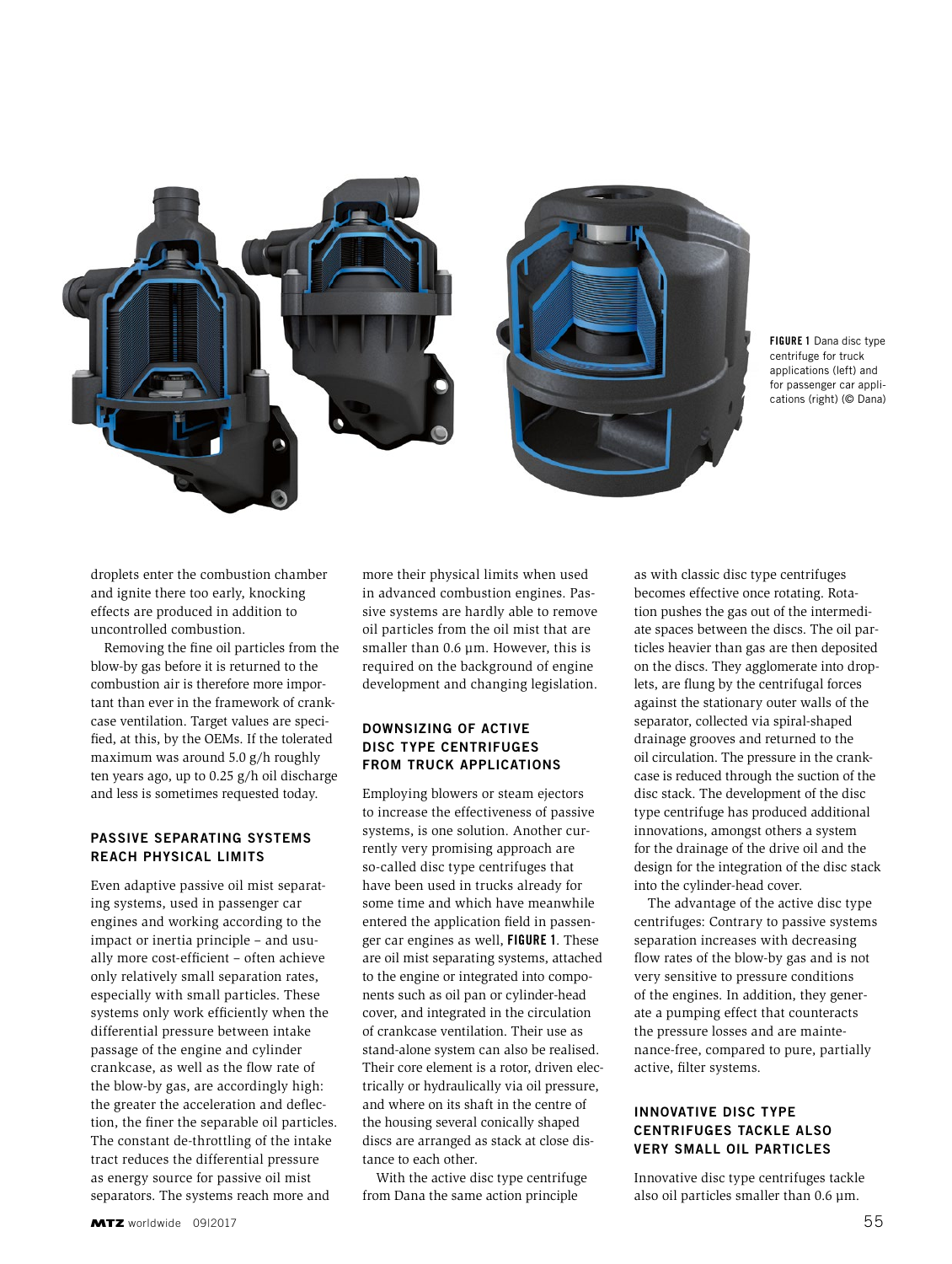### DEVELOPMENT Filter

This is exactly where the research and development work of Dana Inc. together with the specialists from 3nine, Stockholm, come into play. A weight-optimised active disc type centrifuge was developed where its full plastic housing can be attached to the side of the engine or integrated into the cylinder-head cover. Compared to competitive systems, this system achieves greater efficiencies. Especially the hydraulically powered version of the disc type centrifuge scores with lower power consumption, higher rotational speeds, short response times and weight savings. Even small oil particles, specifically those smaller than 0.6 µm, can thus be separated at nearly 100 %.

A ball bearing and a friction bearing are used – a combination that especially for this Heron turbine system generates less friction compared to free ball bearings. Because the oil particles in the blow-by gas provide for the continuous lubrication of the ball bearing, the friction losses are reduced even further. An optimised, conical disc design maximises the separating surface and therefore contributes to increased efficiency. It also prevents sooting effects effectively.

#### DISC TYPE CENTRIFUGE ROTATES WITH HIGH REVOLUTION

The core innovation is the drive system from Heron turbine and contactless seal between drive and separating chamber. The drive oil, which is drawn from the engine oil circulation, flows here through the hollow drive axle in the direction of



the turbine, FIGURE 2. It sits under the disc stack, protected by a plastic separating wall, which contains the contactless seal. The turbine features a balanced

geometry and tangentially directed nozzle. If the drive oil flows through the nozzle, turbine and disc type centrifuge begin to rotate because of the repulsion



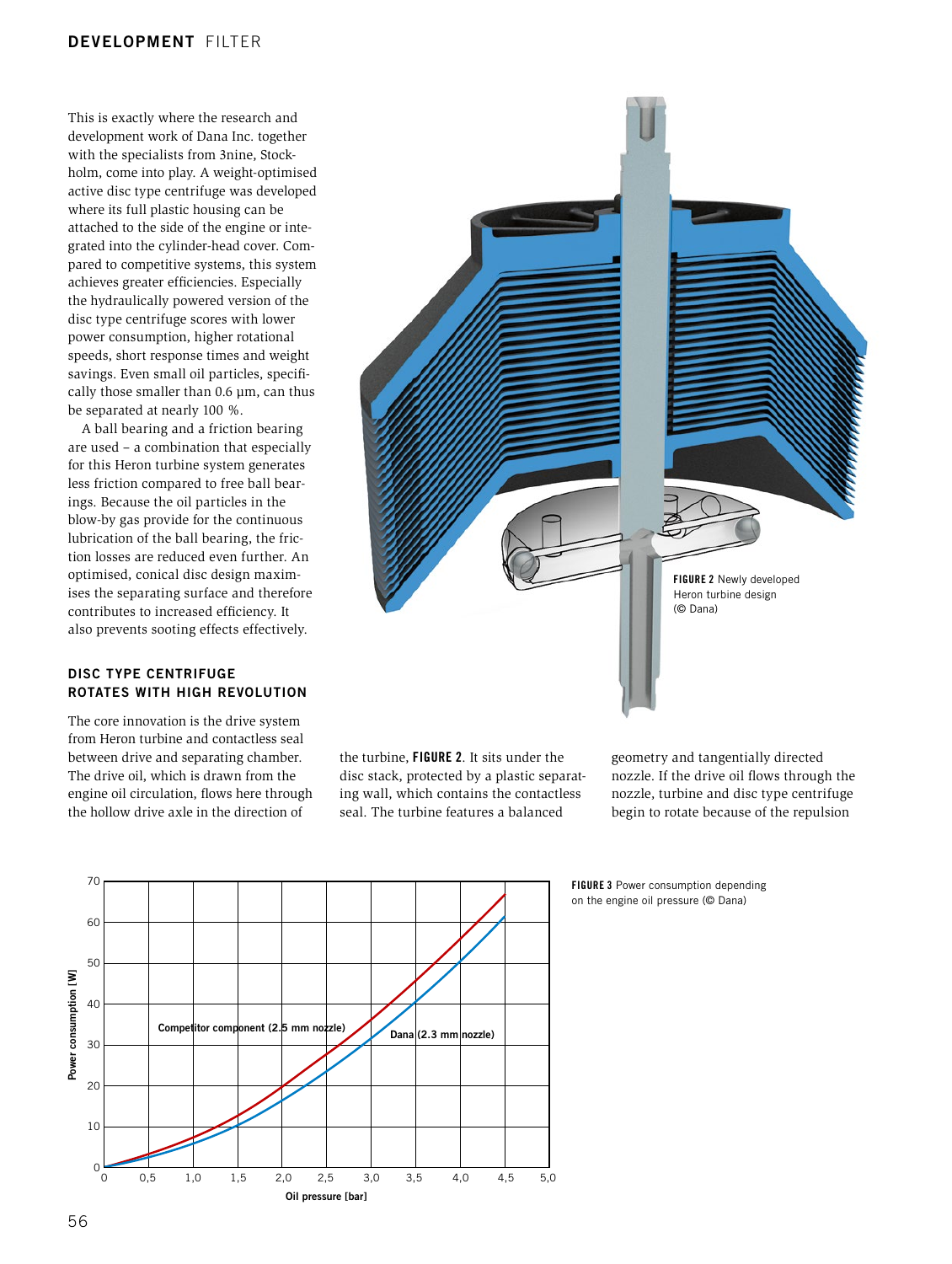

FIGURE 4 Effectiveness X95 value depending on the power consumption (© Dana)

effect with up to 12,000 rpm. Because of the nozzle, that has also been optimised, malfunctioning caused by turbulences is reduced to a minimum. By adapting the nozzle geometry, this turbine system can be flexibly adapted to the respective customer requirements. The system operates more efficiently especially at low oil pressures and presents major advantages over known systems with stationary nozzles. The rotational speed-dependent pressure curve in the oil circulation, in combination with the correlated Heron turbine, presents an energy-saving adaptive drive concept, which corresponds exactly to the engine requirements on separation over wide ranges.

### HIGH SEPARATION EFFECTIVENESS AND LOW POWER CONSUMPTION

Using test methods designed especially for active systems, the engineers were able to prove the low power consumption of the new disc type centrifuges. They experimented here using separators with different nozzle diameters and numbers of discs. For truck separators with a nozzle diameter of 2.3 mm at an oil pressure of 4.5 bar, for example, a power consumption of roughly 62 W was generated. By comparison, a system of the competition, working with slightly larger diameter of 2.5 mm, achieved a higher power consumption of nearly 67 W at lower separating effectiveness, FIGURE 3 and FIGURE 4. The scope of power consumption, depending on the application scenario, ranges from 50 to 70 W for trucks (25 to 50 discs) and 5 to 20 W for passenger cars (15 to 25 discs). The active disc type centrifuges can be designed for blow-by quantities of up to 600 l/min (for truck applications).

The high separating efficiency of the separator could be proven in tests. The separators work most effectively at high rotational speeds, FIGURE 5. If the X95 value, corresponding to the diameter of those particles which are separated to 95 % and thus constituting an indication for the separating effectiveness (the lower the



FIGURE 5 Effectiveness X95 value depending on the rotor speed (© Dana)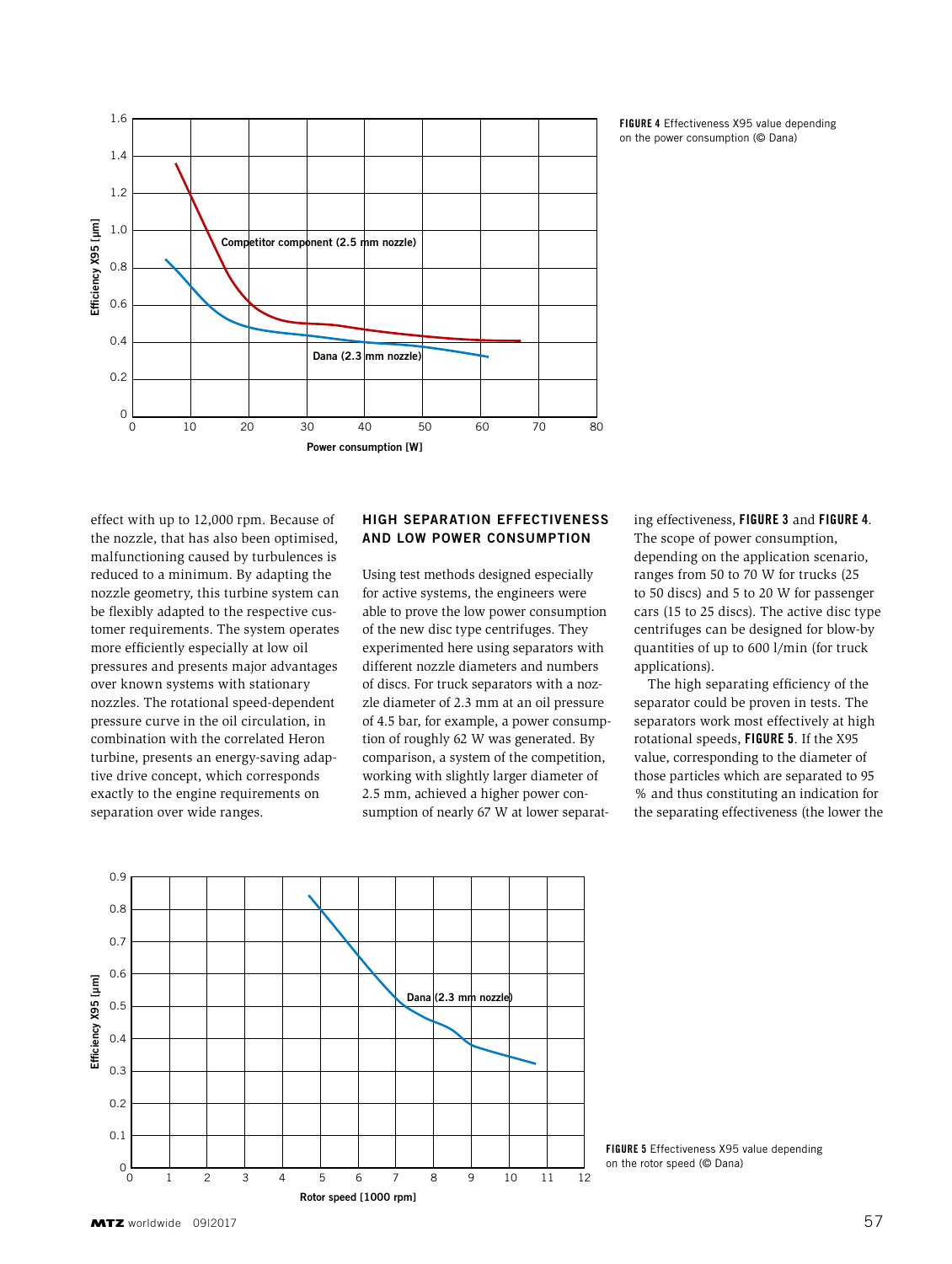

FIGURE 6 Effectiveness X95 value depending on the engine oil pressure (© Dana)

more effective), lies nearly at 0.8 µm at a speed of roughly 5000 rpm, it drops already below 0.4 µm at 10,000 rpm.

The tests demonstrated that the separators work clearly more effectively across the complete operating range in the oil pressure characteristic map than previous systems on the market. The X95 value at an oil pressure of 1 bar thus lies around  $0.9 \mu m$  – with a competitive system examined it lies, by contrast, at over 1.3  $\mu$ m, FIGURE 6. With passenger cars, the oil discharge amount after the separator, even at full load points, can be lowered up to 0.085 g/h and below – a value that falls far below the requirements presented. Because the OEMs continually reduce the energy consumption of oil pumps by lowering the total oil pressure and, in addition, work with low-viscosity oils, the newly developed active disc type centrifuge can fully assert its high efficiency here at low oil pressure.

Development and test phase have meanwhile been concluded. The active disc type centrifuges for truck and passenger car applications have been developed ready for series production, and nominations for the use of hydraulic systems have already been obtained. Designs with electric motor drive are in the initial

prototype phase and series nominations are expected in the near future.

#### SUMMARY

The following developments seem unstoppable for the construction of passenger car engines: One the one hand, there are more stringent laws regulating cleaning of the blow-by gases and, amongst others, stipulate higher separation values and negative pressure in the crankcase. On the other hand, there are OEMs, lowering the total oil pressure in the engine in order to reduce the energy consumption of the oil pumps while relying on increasingly thinner oil at the same time, which leads to respectively fine and difficult to separate oil particles in the blow-by gas. In addition, the trend of downsizing leads to increasingly high oil temperatures and combustion pressures. On this background, passive oil separating systems reach their limits. Innovative active disc type centrifuges with optimised disc design and improved drive technology, by contrast, achieve a high pump pressure even at low oil pressure and reduced power consumption and a separation efficiency of nearly 100 %, even for oil particles smaller than 1 µm.